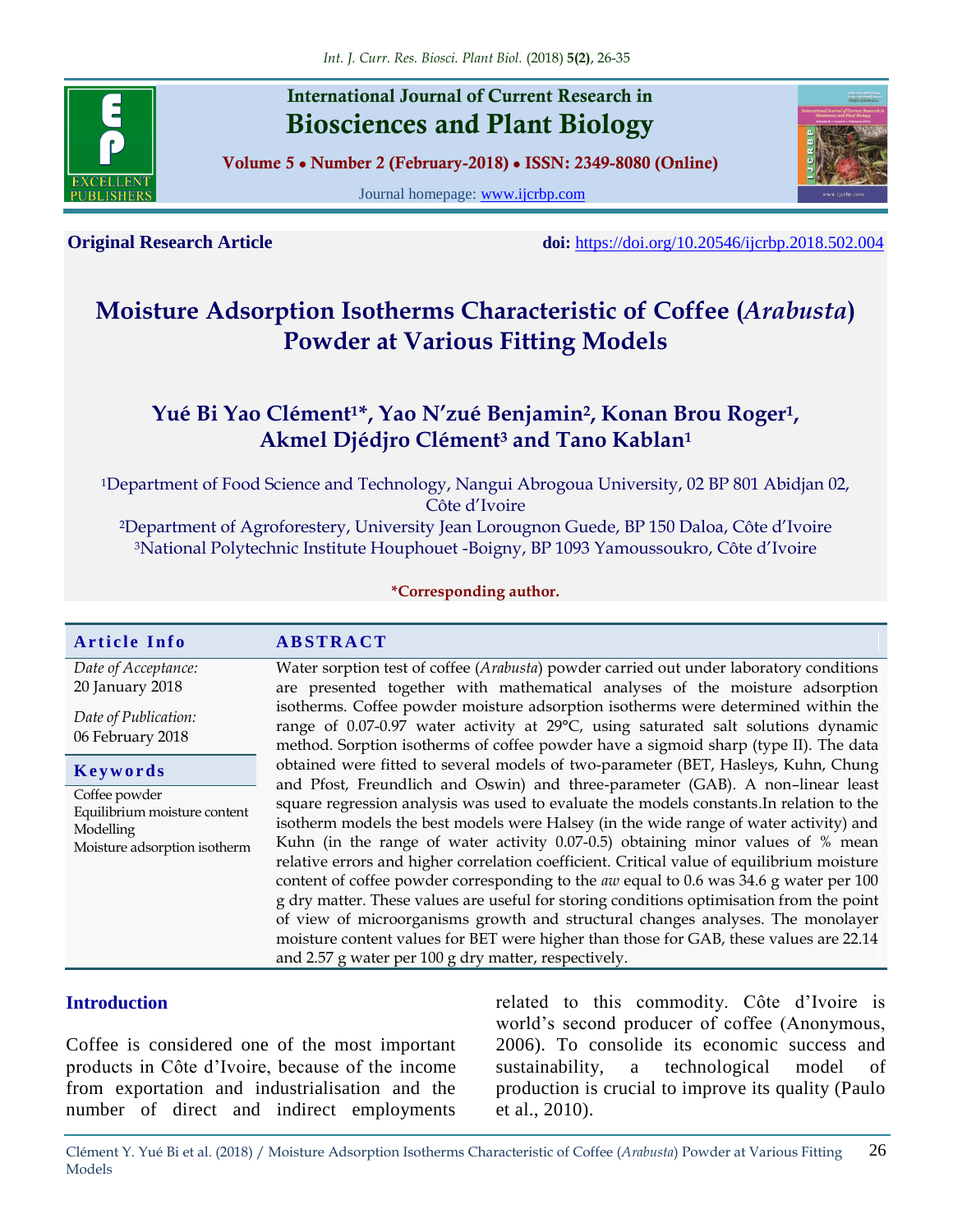Such as several agricultural products, coffee presents high moisture content when harvested. Losses caused by excessive moisture and high sugar content in the coffee pulp may be intensified if postharvest techniques are not applied in the most efficient manner (Quintero, 1999).

The behavior of coffee beans is similar to different agricultural products, which are capable of relish or absorb water from the surrounding, known as hygroscopicity. To guarantee the high final quality of the product, it is important to store coffee in dry places with low moisture content. The contrary would increase the incidence of microorganisms that cause undesirable fermentations and toxin contamination, depreciating the product's quality and commercialisation (Yazdani et al., 2006).

To avoid losses after harvest and therefore economic, coffee must undergo technological transformations such as drying and powdering. These technological transformations will extend its shelf life while ensuring the stability of its quality.

Coffee beans undergoes postharvest physiological deterioration needed postharvest handling to keep the quality, as make it into powder (instant) coffee. Instantiation of any food product will affect the equilibrium moisture content which changes the nature of itself (Moreno et al., 2003).

To correctly conduct drying, grinding and storage operations, it is necessary to know the realationship between air temperature and relative humidity, and desirable conditions for preserving the product. To obtain this information, sorption isotherms are indispensable. Sorption isotherms describe the relationship between the equilibrium moisture content and the water activity at constant temperatures. They give information about the water sorption mechanism and interactions between food components and water. They are also extremely important in modelling of the drying process, in design and optimisation of drying equipment, in predicting shelf-life stability, in determining critical moisture, in selecting

appropriate packaging material and water activity for acceptability of products that deteriorate mainly by moisture gain (Kaymak-Ertekin and Gedik, 2004).

It is common to present sorption isotherms by mathematical models based on empirical and / or theoretical criteria. In the literature there is a long list of available isotherm models, which can be divided into several categories; kinetic models based on an absorbed mono-layer of water (BET model) (Brunauer-Emmett-Teller : Brunauer et al., 1938), kinetic models based on a multi-layer and condensed film (e.g. Halsey model, Van den Berg and Bruin, 1981), semi-empirical (e.g. Halsey model, Halsey, 1948) and purely empirical models (e.g. Oswin and Smith models, Oswin, 1946 ; Smith, 1947).

In view of the importance of understanding the hygroscopicity of agricultural products, this work aimed to determine and model the sorption isotherms of coffee powder and to fit several mathematical models to the experimental data.

### **Materials and methods**

### **Biological material**

The coffee (*Arabusta*) used in this study was grown on the experimental plots of the agronomic research center of Divo (Côte d'Ivoire). This study was conducted at the laboratory of this center in Bingerville (Côte d'Ivoire). Coffee was harvested manually during the cherry stage. During harvest, unripened, deteriorated and damaged coffee beans were removed. Due to the high initial moisture content and the risks associated with this tendency (development of the micro-organism, plague attack), the coffee was dried on the trays. The dried coffee was roasted and put into powder form. The coffee powder will be used to determine the adsorption isotherms.

### **Experimental procedure**

The methodology used to obtain the equilibrium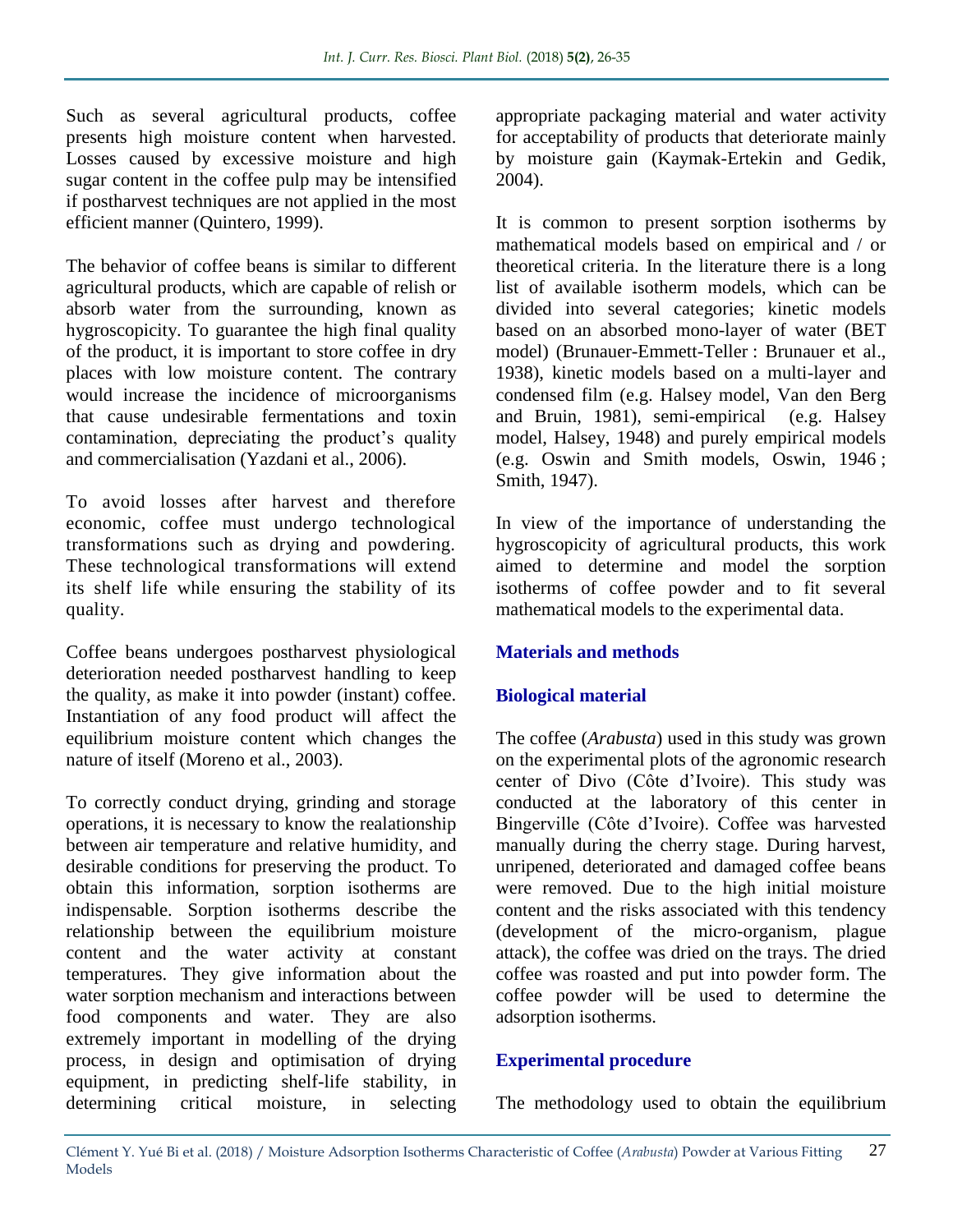data was based on the dynamic method with satured salt solutions. The salts were chosen, to obtain a large range of water activity. The equilibrium moisture contents of coffee were determined by a gravimetric technique, in which the weigh changes were monitored continuously within a dynamic system of thermally stabilized. Although this method requires a long time for the hygroscopic equilibrium to be obtained, it has the avantage of presenting a more restricted domain of moisture content variation (Jamali et al., 2006).

Six different salts *viz.*, KOH, LiCl, MgCl<sub>2</sub>, NaCl, KCl and  $K_2SO_4$ , and were used to maintain respective water activity (*aw*) inside separate vacuum desiccators in range of 0.07 to 0.97. Table 1 shows the standard value of water activities given for the six salts.

**Table 1**. Water activity values of the saturated salt solution at laboratory temperature.

| <b>Saturated salt solutions</b> | Temperature $(29^{\circ}C)$ |
|---------------------------------|-----------------------------|
| <b>KOH</b>                      | 0.077                       |
| LiCl                            | 0.11                        |
| MgCl <sub>2</sub>               | 0.32                        |
| <b>NaCl</b>                     | 0.73                        |
| KC <sub>1</sub>                 | 0.88                        |
| $K_2SO_4$                       | 0.97                        |

The equilibrium moisture content of coffee powder was determined by a gravimetric technique at six relative humidities selective between 7% and 97% at 29°C. Sulphuric acid solutions were used to maintain the specified relative humidity inside the desiccators (Ruegg, 1980). Coffee powder samples  $(2\pm0.001g)$  were placed in previously weighed aluminium dishes and dried at 45°C in an aircirculated oven over silica gel for 3 days. The samples were subsequently kept in desiccators over sulphuric acid solutions of known relative humidity.

A test tube containing thymol was placed inside the desiccators with high relative humidity to prevent mold growth during storage. The desiccators were placed in the laboratory at room temperature and the samples were allowed to equilibrate until there

was no discernible weight change  $(\pm 0.001 \text{ g})$ . This involved a period of approximately three weeks. The total time for removal, weighing and putting back the samples in the desiccators was about 30 s. This minimized the degree of atmospheric moisture sorption during weighing.

The equilibrium moisture content was determined by drying in an over at 70°C until constant weight. All measurements were done in triplicate.

### **Modelling equations**

The isotherm models used to fit the data are presented in Table 2. The experimental adsorption data of all samples was fitted to seven sorption equation. These equations were chosen because they are most widely used to fit experimental sorption data of various food materials. The parameters of the sorption models were estimated from the experimental results using the nonlinear regression analysis (SPSS 9.0 for Windows 1998) which minimises the residual sum of squares.

The constants were estimated by fitting the mathematical model to the experimental data, using a non-linear regression analysis with Microsoft Excel 2007 software. The quality of the fitting of different models was evaluated by calculating the correlation coefficient  $(R^2)$  and the mean relative percentage deviation modulus (MRD %) between the experimental and predicted equilibrium moisture content (Boquet et al., 1978; Basu et al., 2006).

$$
R^{2} = \frac{\sum (Xeq, exp-Xeq, pre)}{\sum Xeq, exp^{2} \sum Xeq, pre^{2}} (1)
$$

$$
\text{MRD} \quad (\%) = \frac{100}{N} \sum_{i=1}^{N} \frac{|Xeq, exp-Xeq, pre|}{Xeq, exp} \quad (2)
$$

Where N is the number of observations, Xeq, exp and Xeq, pre are the experimental and predicted values of the equilibrium moisture content, respectively.

The mean realtive percentage deviation modulus is widely adopted throughout the literature, with a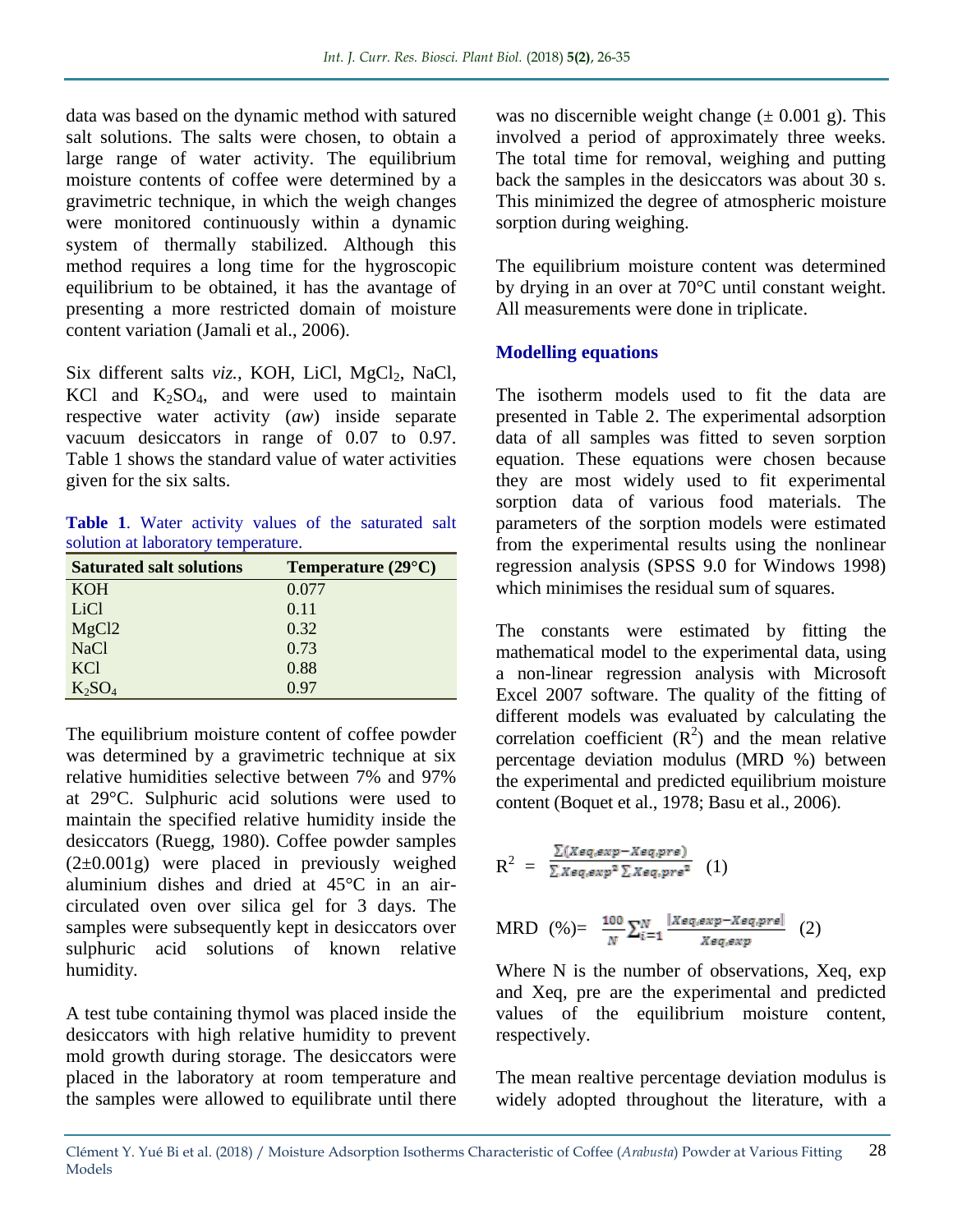modulus value below 10% indicative of a good fit for pratical purpose (Lomauro et al., 1985). In the same way, the smaller the MRD (%) value, the better the fit of the model.

corresponding to the formation of a monomolecular layer on the internal surface; G is a constant related to the heat of sorption of the first layer on primary sites and K is a factor correcting properties of the multi-layer molecules with respect to the bulk liquid.

In the GAB model, Xm is the moisture content

**Table 2**. Isotherm equations for experimental data fitting.

| <b>Model</b>                         | <b>Mathematical expression</b>                           | <i>aw</i> range                              |
|--------------------------------------|----------------------------------------------------------|----------------------------------------------|
| BET (Brunauer et al., 1938)          | $Xeq = \frac{Xm \text{ Caw}}{[(1 - aw)(1 + (C - 1)aw)]}$ | $(1)$ aw $< 0.50$                            |
| GAB (Van den Ben and Bruin,<br>1981) | $Xeq = \frac{XmCKaw}{[(1-Kaw)(1+CGKaw-Kaw)]}$            | $(2)$ 0.05 < <i>aw</i> < 0.95                |
| Chung and Pfost (1967)               | $Xeq = \frac{1}{R} [\ln A - \ln(-\ln aw)]$               | $(3)$ 0.20 $\langle aw \langle 0.90 \rangle$ |
| <b>Hasley</b> (1948)                 | $Xeq = \left(\frac{-A}{lnaw}\right)^{\frac{1}{B}}$       | $(4)$ 0.05 $\lt$ aw $\lt$ 0.80               |
| Kuhn (Labuza et al., 1972)           | $Xeq = \frac{A}{naw + B}$                                | $(5)$ aw $0.5$                               |
| Oswin (1946)                         | $Xeq = \frac{1}{4} \left[ \frac{aw}{(1 - aw)} \right]^B$ | $(6)$ 0.05 $\lt$ aw $\lt$ 0.90               |
| Freundlich (1906)                    | $Xeq = \frac{1}{A}(aw)^{\frac{1}{B}}$                    | $(7)$ aw $<0.90$                             |

Variables to measure experimentally: Xeq = equilibrium moisture content (% d.b.);  $aw =$  water activity. Parameters to be estimated from the data:  $A = constant$  (dimensionless),  $B = constant$  (dimensionless),  $C = GAB$  or BET model parameter (dimensionless),  $K = GAB$  model parameter (dimensionless),  $Xm = Monolayer$  moisture content (% d.b.).

#### **Results and discussion**

#### **Equilibrium moisture content**

Coffee powder is a hygroscopic food product that could adsorp the water vapor from the environment to its material. The adsorption happened during the study from the satured salt solution into product to the state of constant. It has been known the minimum of instant coffee moisture content using BET and GAB models to keep its stability, so it is able to be the basic directors to select appropriate materials. The experimental data showed that the moisture adsorption followed type II behavior (Labuza, 1984). The relation between instant coffee equilibrium moisture content and the water activity can be seen at Fig. 1.

The moisture content of coffee powder increased by the increasing of water activity at the storage condition. Based on the experimental data, Xeq, exp value at the lowest *aw* of 0.07 was 23.7 g water per 100 g dry matter and at the highest *aw* of 0.97 was 77.9g water per 100 g dry matter.

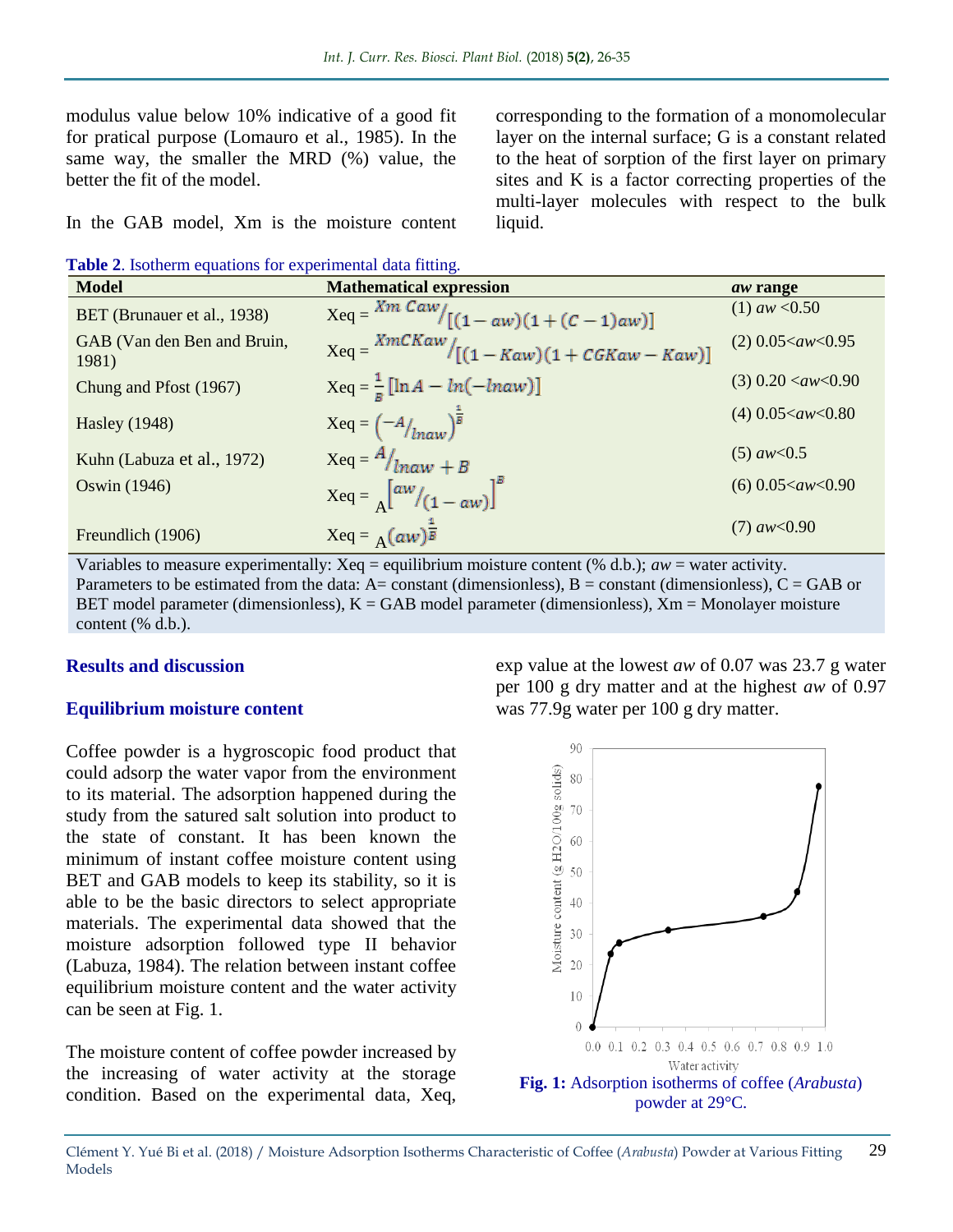The sigmoid shapes of the moisture adsorption isotherms, which are typical of food istherms, can be observed. The curve pattern of coffee powder during storage followed the sigmoid type II behavior, which demonstrated its capability in adsorb a water vapor (Labuza, 1984). In the first segment (with low *aw*) of the S-shaped sorption isotherm curves, coffee powder adsorbed relatively lower amounts of moisture per unit increase in water activity. However, larger amount of moisture was adsorbed at higher *aw*.

This is a type of dried food product, namely sigmoid shape. The pattern sigmoid formed due to stock exchange colligative, capillaries and interaction between the surfaces (Labuza, 1984). The sigmoid type II behavior was reported from several research that also contained starch, such as dried cassava flour, cassava rice, cassava flour, instant corn flour and grain cereal (Wijaya et al., 2016). In this type, there are 2 arches that demonstrate its existence of physic-chemical changes of coffee powder's water binding. First one, which is at *aw* of 0.07 and the second one is at *aw* of 0.73. Similar behaviour has been reported by other authors for different food (Torgul and Arslan, 2007). This phenomenon occurs in food rich in sugars (Simal et al., 2007).

### **The fitting of various models to moisture sorption isotherm of coffee powder**

The experimental moisture sorption data produced curve that less than perfect, thus the data were fitted to seven models to get a smooth curve (Fig. 2). Seven models that were used in this reseach, namely BET, Oswin, Kuhn, Hasley, Chung and Pfost, Freundlich and GAB models. The models were chosen due to their suitability to describing the moisture sorption curve in large range of aw (Isse et al., 1993).

These mathematical equations are converted to linear form to determine coefficient of drag coefficient that is needed in order to make it easier for the count. The equation of each model are presented in Table 2.

Guggenheim-Anderson-de Boer model has been used based on its theoretical background, which reflects the adsorption pattern in the range of large *aw* from *aw* of 0 to *aw* of 0.90. This model is a model that suitable to be used in food product of fruits, meats and vegetables.

In most models, the constant values are only numbers in a product characteristic and cannot be explained by theoretical backgrounds, but the BET and GAB models produces constant values which can be explained. As well as the BET model, the GAB model also been used to calculate the monolayer moisture content. The monolayer moisture content (Xm) of coffee powder have been predicted by using BET and GAB model, which were 22.15 g water per 100 g dry matter and 2.57 g water per 100 g dry matter, respectively. This amount of moisture content has significance effect in storage and product distribution, where this is the minimum amount of water that are bound to not be able to be used for the growth of microorganism, chemical reaction, and biological reactions to make the longer shelf life (Wijaya et al., 2016). The more fat content in a product, the more decrease the number of water that can be bound by a food in the upper layers monolayer.

The monolayer moisture content prediction of BET model is higher than the GAB model. It might be caused the BET model consider there is a multilayer on the monlayer one. This is similar to a study by Wariyah and Supriyadi (2010) in rich calcium rice that has moisture content of  $0.0721 - 0.0867$  g H<sub>2</sub>O/g solid, and also by Liendo-Cardenas et al. (2000) in cereal products cassava with moisture content of 0.061-0.097 g  $H_2O/g$ solid in four different temperatures.

In a study by Houssein (2007) in pasta dates was getting moisture content of 0.084 g  $H_2O/g$  solid using a model GAB. The value of the monolayer moisture content (Xm), indicates the amount of water that is strongly adsorbed to specific sites at the food surface, and this is a value that must be reached in order to assure its stability.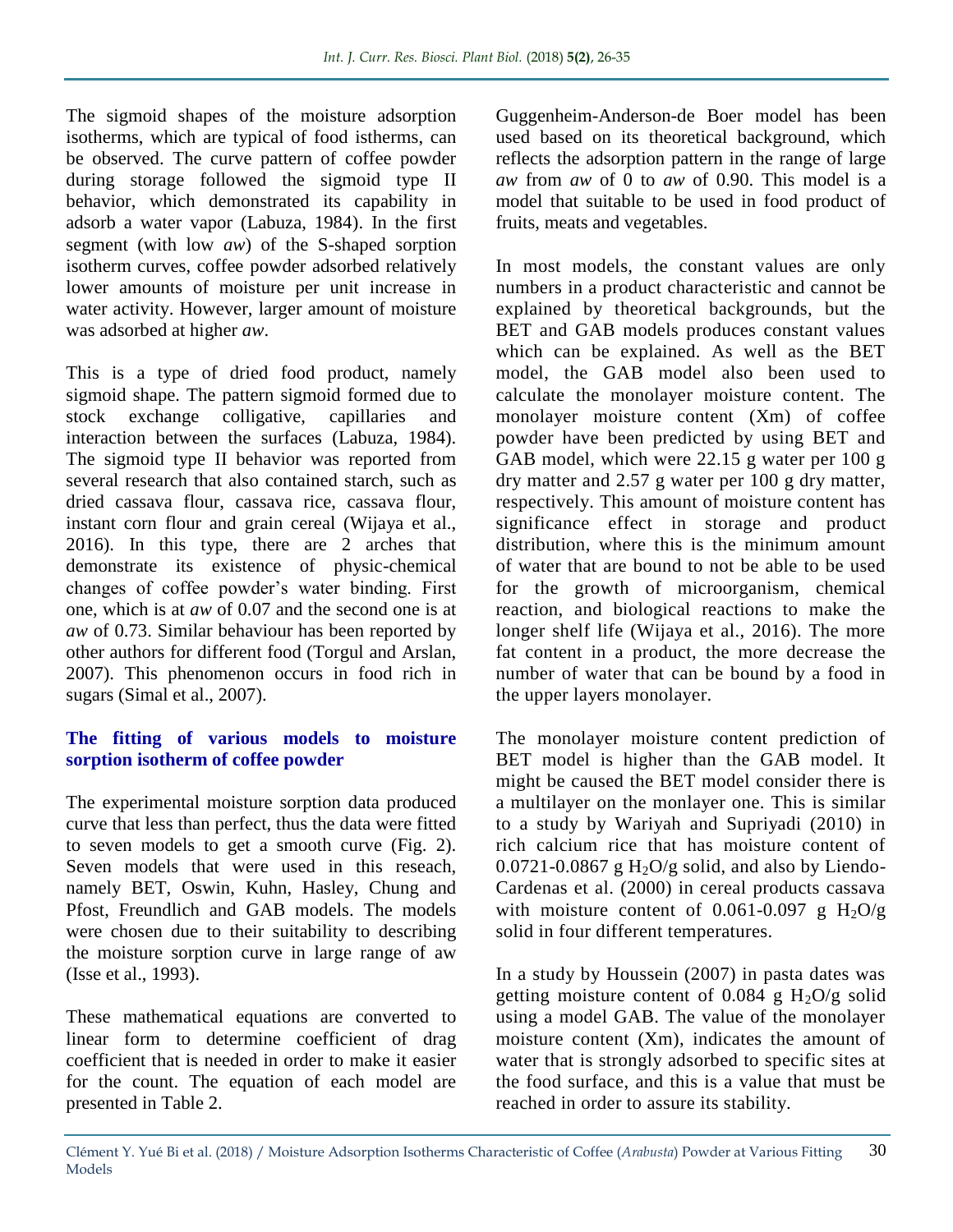

**Fig. 2:** Sorption isotherms of coffee powder predicted by : (a) Brunauer-Emmet-Teller (BET) model, (b) Kuhn model, (c) Guggenheim-Anderson-de Boer (GAB) model, (d) Chung Pfost model, (e) Oswin model, (f) Freundlich model and (g) Hasley model.

The coefficients of the GAB, BET, Kuhn, Hasley, Oswin, Chung and Pfost and Freundlich, their mean relative deviation (MRD%) and co-efficient of

determination  $(R^2)$  were used to analyze the fitness of model (Table 2). The suitability of these seven models were evaluated statically by using Mean Relative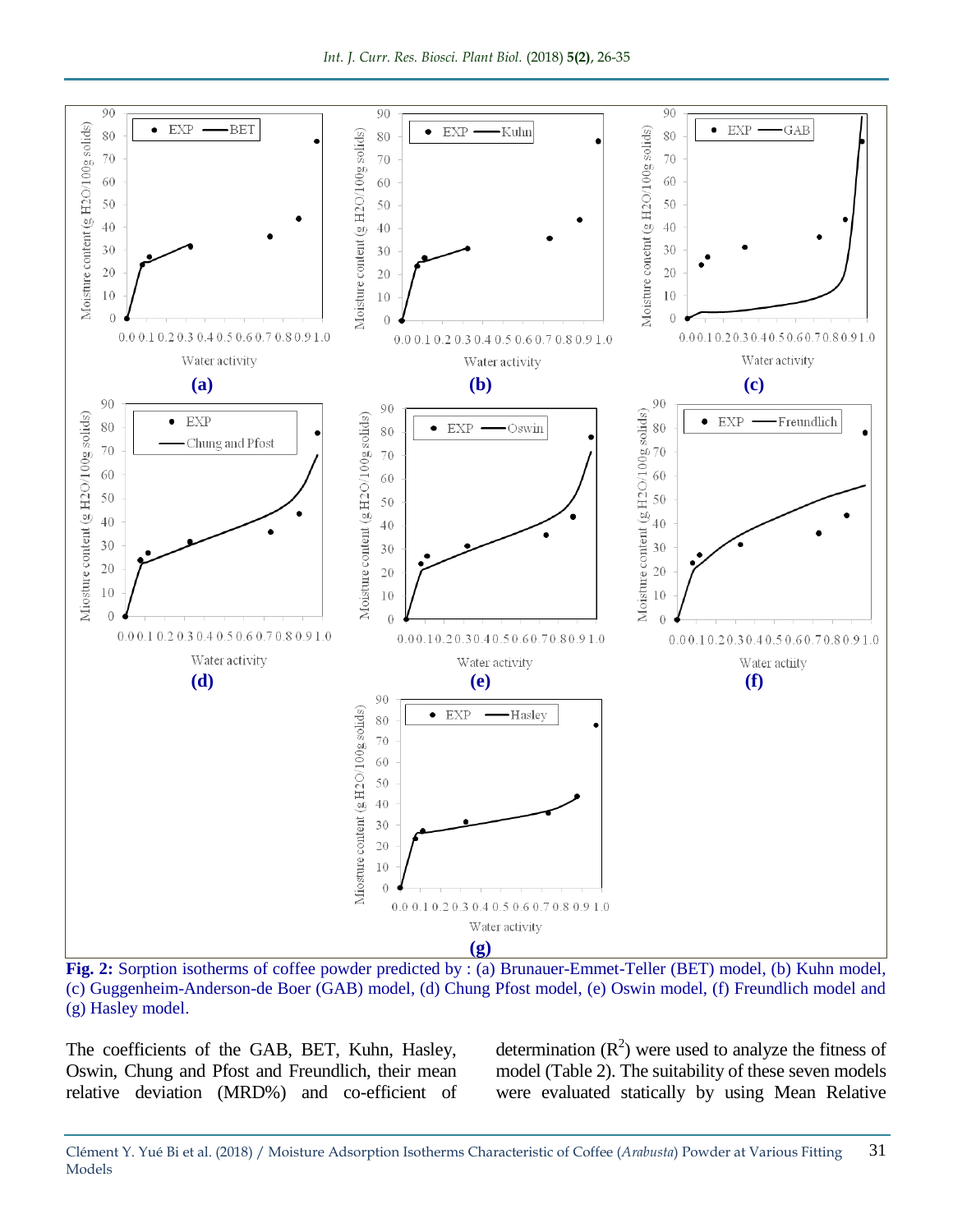Determination (MRD) method with the value of  $< 5$ describes that the model was precise, < 10 describes the model was almost precise and  $> 10$  describes the model was imprecise. Lower the values of MRD, better is the goodness of fit of the model. The counted result of MRD (%) can be seen in the Table 3.

| Table 3. Estimated values of constants, correlation coefficient (r) and the mean relative percentage deviation modulus |  |  |
|------------------------------------------------------------------------------------------------------------------------|--|--|
| (MRD) obtained for the models.                                                                                         |  |  |

| $\frac{1}{2}$ obtained for the models.<br><b>Model</b> | <b>Constants</b> | <b>Values</b> |
|--------------------------------------------------------|------------------|---------------|
| <b>GAB</b>                                             | <b>Xm</b>        | 2.5731853     |
|                                                        | $\mathsf{C}$     | 507342.82     |
|                                                        | K                | 507342.82     |
|                                                        | ${\bf R}$        | 0.9848813     |
|                                                        | $MRD(\%)$        | 0.6724809     |
| <b>BET</b>                                             | <b>Xm</b>        | 22.147181     |
|                                                        | $\mathbf C$      | 100498.52     |
|                                                        | $\mathbf R$      | 0.9406221     |
|                                                        | $MRD(\%)$        | 0.0442276     |
| Kuhn                                                   | $\mathbf{A}$     | $-13.58112$   |
|                                                        | $\, {\bf B}$     | 19.517881     |
|                                                        | $\mathbf R$      | 0.9491528     |
|                                                        | $MRD(\%)$        | 0.0335177     |
| Hasley                                                 | $\mathbf{A}$     | 239512469     |
|                                                        | $\, {\bf B}$     | 5.6662956     |
|                                                        | ${\bf R}$        | 0.980833      |
|                                                        | $MRD(\%)$        | 0.0418995     |
| Oswin                                                  | $\mathbf{A}$     | 34.049842     |
|                                                        | $\, {\bf B}$     | 0.2118331     |
|                                                        | $\mathbf R$      | 0.9518924     |
|                                                        | $MRD(\%)$        | 0.1428906     |
| Chung and Pfost                                        | $\mathbf{A}$     | 19.611891     |
|                                                        | $\, {\bf B}$     | 0.095075      |
|                                                        | $\mathbf R$      | 0.9318073     |
|                                                        | $MRD(\%)$        | 0.1398012     |
| Freundlich                                             | $\mathbf{A}$     | 56.784931     |
|                                                        | $\, {\bf B}$     | 2.3991299     |
|                                                        | $\mathbf R$      | 0.7624317     |
|                                                        | $MRD(\%)$        | 0.2283677     |

Based on statistical parameters and ease of use, three models (BET, Khun and Hasley) presented a good fit to the experimental data. However, it is clear from this Table 3 that Hasley model is a model that quite accurately describes characteristics of coffee powder, with the value of MRD (4%) less than 10% and coefficient of determination  $(R^2)$  is 0.98 from polynomial regression. There is a good agreement with the results of Ayranci et al. (1990), Yanniotis et al. (1990) for grapes and McLaughlin and Magee (1998) for potatoes. Kaymak-Ertekin

and Sultanoglu (2001) concluded that the Hasley equation gave the best fit for peppers.

Although BET and Kuhn model produced MRD (%) value of 4% and 3%, respectivily; their compatibility are only able to predict with good only until *aw* 0.5. Thus Kuhn model is better than BET model on this water activity range.

The Chung and Pfost, Oswin, Freundlich and GAB models did not satisfactorily describe the behavior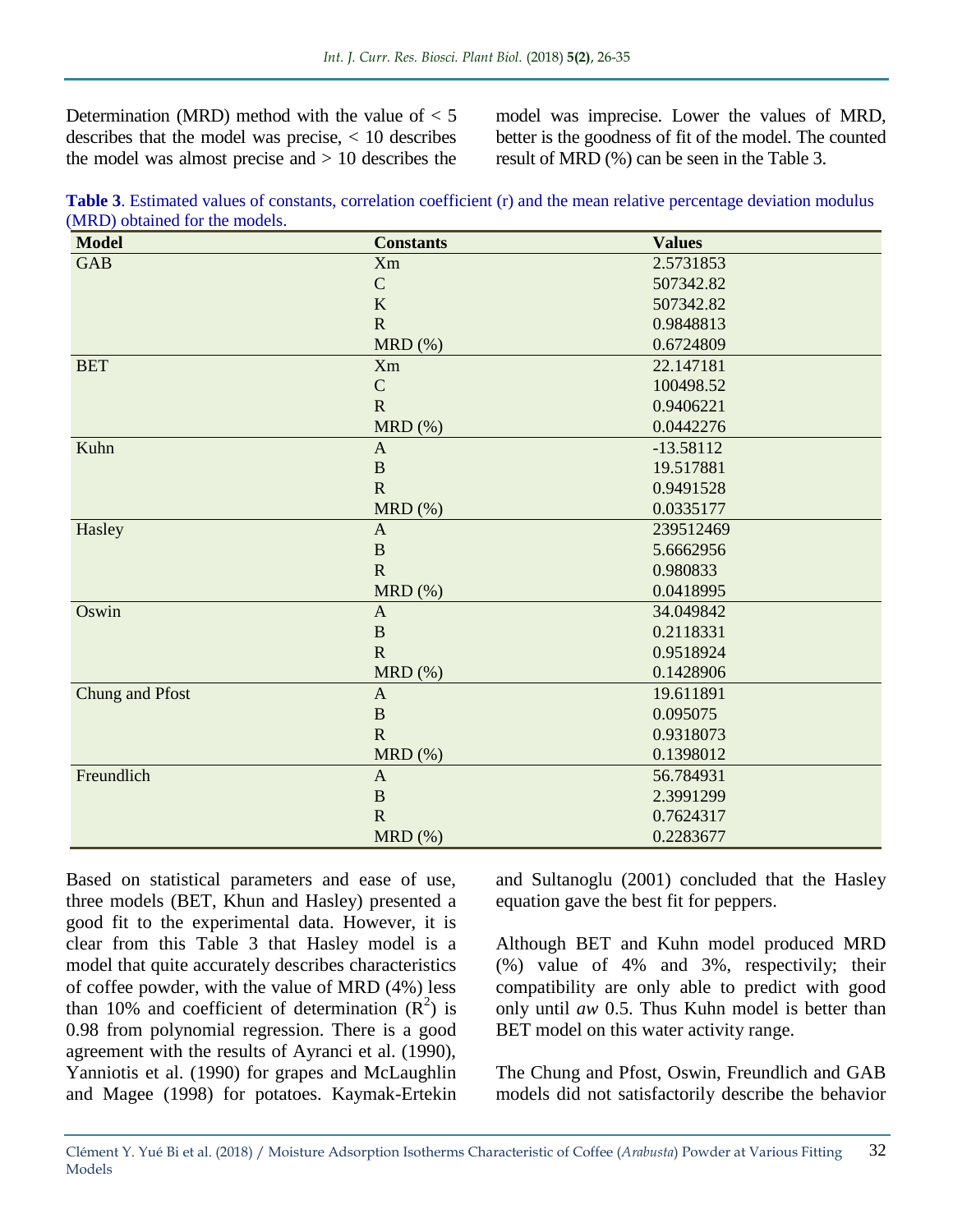of the coffee powder adsorption isotherms with the MRD (%) values of 13%, 14%, 22% and 67%, respectivily. This statement is contrary to a number of studies have shown that these models have been successful in providing reasonable fit to sorption isotherms of several foods (Wang and Brennan, 1991; Peng et al., 2007; Moussa et al., 2014; Erhayem et al., 2015).

The GAB was the poorest model in simulating the adsorption data of coffee powder obtaining overall MRD value of 67%. Previous studies have shown that GAB model is unsuitable for describing the water sorption relations of starchy materials. This result confirms the work of Zapata et al. (2014) on the sorption isotherms for oat flakes (*Avena sativa*  L.). This result does not agree with Brett et al. (2009), who reported a good fit with GAB and BET models to oat flour (Brett et al., 2009), nor with Ayala (2011), who reported good fit in cassava flour with the GAB, Oswin and Smith models, or with Gálvez et al. (2006), who observed good fit in cornflour with the GAB and Oswin models.

### **Conclusion**

In this study, the adsorption isotherms of coffee powder was determined under laboratory conditions (29°C) over the water activity range of 0.07 to 0.97, using the static gravimetric method. Experimental results illustrated that equilibrium moisture content (EMC) increased as water activity increased. The moisture adsorption isotherms of coffee powder follows a sigmoid isotherm curve typical of the type II classification shape. Moisture sorption characteristics of coffee powder could be predicted agreeably with BET, Kuhnand Halsey model. However, Halsey model was found to be more suitable for accurate prediction of sorption isotherm with ar elative deviation percent below 10%. The model developed in the present study may be utilized in predicting the equilibrium moisture content of coffee powder at 29°C and relative humidity. This study will help in designing packaging systems of a nutritious product like coffee so that it can be stored for a longer period for preparations of value added products.

### **Conflict of interest statement**

Authors declare that they have no conflict of interest.

#### **References**

- Anonymous, 2006. Elaboration d'un plan national qualité café cacao : Etude diagnostique. Rapport final, Bourse du café et du cacao (BCC) (p.60), Abidjan.
- Ayala, A., 2011. Estimación de las isotermas de adsorción y del calor isostérico en harina de yuca. Biotecnol. Sector Agropec. Agroind. 9(1), 88-96.
- Ayranci, E., Ayranci, G., Dogantan Z., 1990. Moisture sorption isotherms of dried apricot, fig and raisin at 20°C and 30°C. J. Food Sci. 55, 1591-1593.
- Basu, S., Shivhare, U. S., Mujumdar, A. S., 2006. Model for sorption isotherms for food : A review. Drying Technol. 24, 917-930.
- Boquet, R., Chirife, J., Iglesias, H. A., 1978. Equations for fitting water sorption isotherms of foods. II. Evaluation of variuos two-parameter models. J. Food Technol. 13, 319-327.
- Brett, B., Figueroa, M., Sandoval, A. J., Barreiro, J., A., 2009. Moisture sorption characteristics of starchy products : oat flour and rice flour. Food Biophys. 4, 151-157.
- Brunauer, S., Emmett, P. H., Teller, E., 1938. Adsorption of gases in multimolecular layer. J. Am. Chem. Soc. 60(2), 309-319.
- Chung, D. S., Pfost, H. B., 1967. Adsorption and desorption of water vapor by cereal grains and their products. Part II: Development of the general isotherm equation. Trans. ASAE. 10, 552-555.
- Erhayem, M., Al-Tohami, F., Mohamed, R. Ahmida, K., 2015. Isotherm, kinetic and thermodynamic studies for the sorption of mercury (II) onto activated carbon from *Rosmarinus officinalis* leaves. Am. J. Anal. Chem. 6, 1-10.
- Freundlich, H., 1906. Adsorption in solutions. J. Phys. Chem. 57, 384-410.
- Gálvez, V., Aravena, L., Mondaca, L., 2006.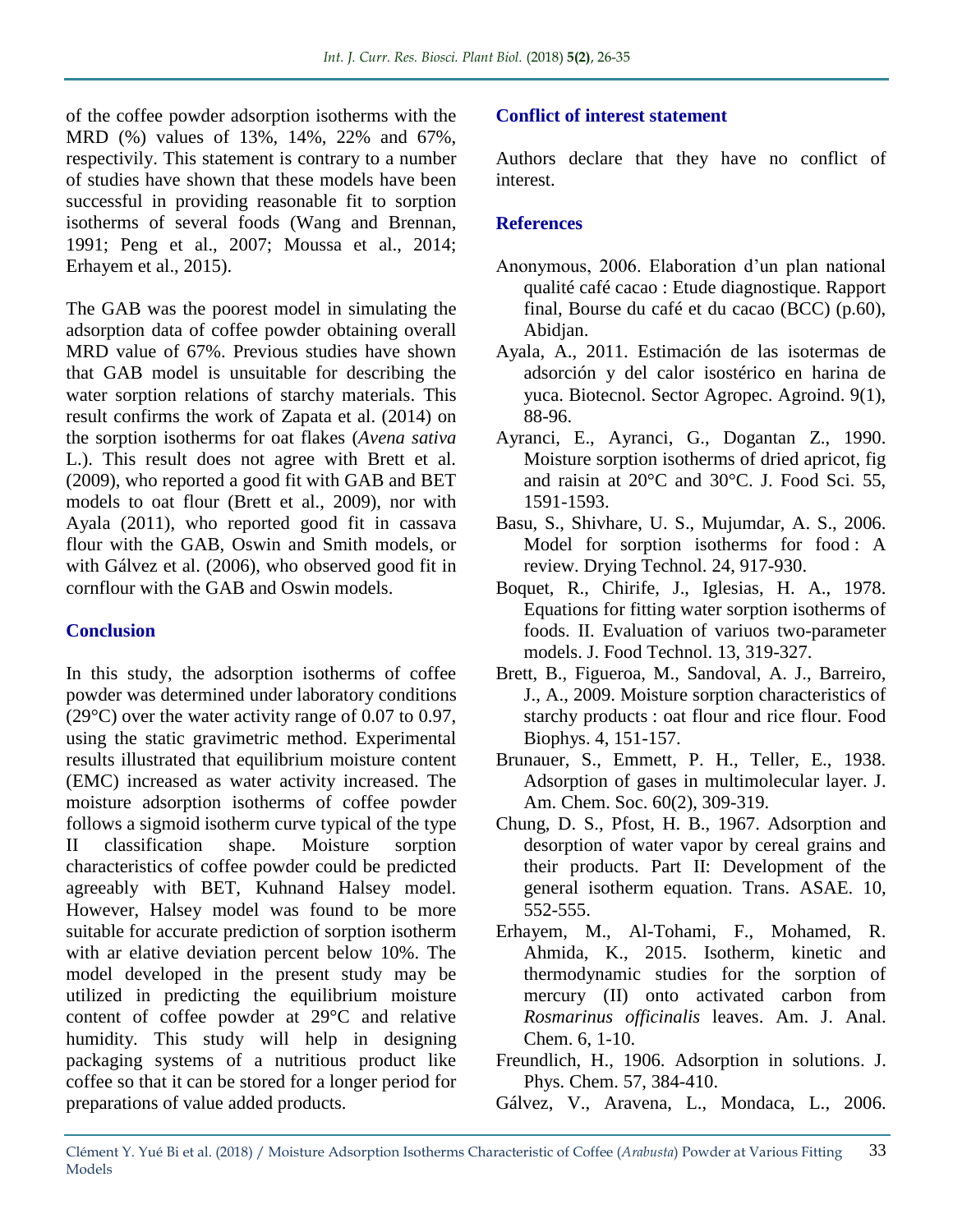Isotermas de adsor-ción en harina de maíz. Ciênc. Tecnol. Aliment. 26, 821-823.

- Hasley, G., 1948. Physical adsorption in nonuniform surfaces. J. Chem. Phys. 16, 931-945.
- Houssein, T. A., 2007. Water sorption isotherms of Libyan date paste. M. Sc. Thesis. The Middle East Technical University, Turkey. 66p.
- Isse, M. G., Schuchmann, H., Shubert, H., 1993. Divided sorption isotherm concept : an alternative way to describe sorption isotherm data. J. Food Process Eng. 16 (2), 147-157.
- Jamali, A., Kouhila, M., Ait Mohamed, L., Idliman, A., Lamharrar, A., 2006. Moisture adsorptiondesorption isotherms of *Citrus reticulata* leaves at three temperatures. J. Food Eng. 77(1), 71- 78.
- Kaymak-Ertekin, F., Gedik, A., 2004. Sorption isotherms and isosteric heat of sorption for grapes, apricots, apples and potatoes. Lebensm.- Wiss. Technol*.* 37, 429-438.
- Kaymak-Ertekin, F., Sultanoglu, M., 2001. Moisture sorption isotherm characteristics of peppers. J Food Eng. 47, 225-231.
- Labuza T. P., McNally L., Gallagher D., Hawkes J. and Hurtado F. 1972. Stability of intermediate moisture foods. 1. Lipid oxidation. J. Food Sci. 37(1), 154-159.
- Labuza, T. P., 1984. Moisture sorption : practical aspects of isotherm measurement and use. St. Paul, Minnesota : American Association of Cereal Chemists.
- Liendo-Cardenas, M., Zapata-Norena, C. P., Brandelli, A., 2000. Sorption isotherm equations of potato flakes and sweet potato flakes. Braz. J. Food Technol. 3, 53-57.
- Lomauro, C. J., Bakshi, A. S., Labuza, T. P., 1985. Evaluation of food moisture sorption isotherms equations. Part I. Fruit vegetable and meat products. Lebensm.-Wiss. Technol*.*18, 111- 117.
- McLaughlin, C. P., Magee, T. R. A., 1998. The determination of sorption isotherm and the isosteric heats of sorption for potatoes. J Food Eng. 35, 267-280.
- Moreno, R. C., Carilo, J. M., Dorado, R. G., Lopez, O. P., Rodriguez, E. O. C., Tiznado J. A. G., 2003. Instant Flour From Quality Protein aise

(*Zea mays* L.) : Optimisation of Extrusion process. LWT- Food Sci. Technol. 5, 01-06.

- Moussa, W., Mohamad, F., Ghazali, Jinap, S., Mohd, H., Ghazali, Radu, S., 2014. Sorption isotherms and isosteric heats of sorption of Malaysian paddy. J. Food Sci. Technol. 51 (10), 2656-2663.
- Oswin, C. R., 1946. The kinetics of package life. III- The isotherm. J. Chem. Ind. 65, 419-421.
- Paulo, C. C., André, L. D. G., Paulo, C. A. J., Gabriel, H. H. O., Domingos, S. M. V., 2010. Moisture sorption isotherms and isosteric heat of sorption of coffee in different procesing levels. Int. J. Food Sci. Technol. 45, 2016-2022.
- Peng, G., Chen, X., Wu, W., Jiang, X., 2007. Modelling of water sorption isotherm for corn starch. J Food Eng. 80, 562-567.
- Quintero, G. I. P., 1999. Influencia del proceso de beneficio en la calidad del cafe. Cenicafé. 50, 78-88.
- Ruegg, M., 1980. Calculation of the activity of water in sulphuric acid solutions at various temperature. Lebensm.-Wiss. Technol*.* 13, 22- 24.
- Simal, S., Femenia, A., Castell-Palou, A., Rossello, C., 2007. Water desorption thermodynamic properties of pineaple. J. Food Eng. 80, 1293- 1301.
- Smith, S. E., 1947. The sorption of water vapour by high polymers. J. Am. Chem. Soc. 69, 646-651.
- Torgul, H., Arslan, N., 2007. Moisture sorption isotherms and thermodynamic properties of walnut kermels. J. Stored Prod. Res. 45, 252- 264.
- Van den Berg, C., Bruin, S., 1981. Water activity and estimation in food systems: theoretical aspect. In: Water Activity: Influences on Food Quality (Eds.: Rockland, L.B., Stewart, G.F.). Academic, New York. pp.147-177.
- Wang, N., Brennan, J. G., 1991. Moisture sorption isotherm characteristics of potato at four temperatures. J Food Eng. 14, 269-287.
- Wariyah, C., Supriyadi, 2010. Moisture sorption isotherm of calcium fortified rice. Agritech. 30 (4), 199-203.
- Wijaya, I. M. A. S., Fitriani, P. P. E., Gunam, I. B. W., Wrasiati, L. P., 2016. Moisture sorption